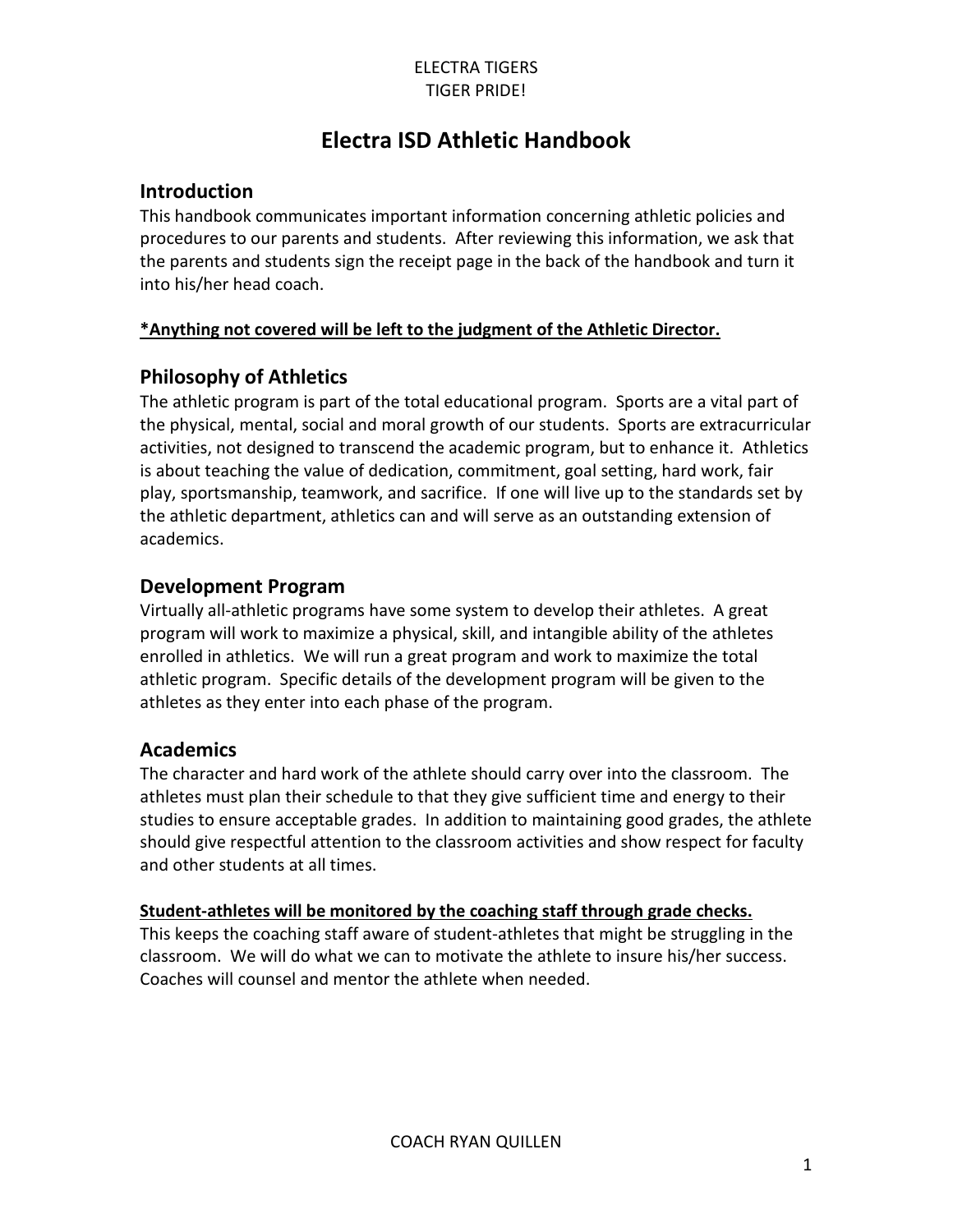## **Goals of this Athletic Program**

- 1. **Academics**—You will graduate. This is ultimately why you are in school in the first place. Our "program" plays an assisting role in developing your total self.
- 2. Teach athletes the value of hard work, discipline, and teamwork.
- 3. Abide by the rules and regulations of **ELECTRA ISD** and the U.I.L.
- 4. Develop sportsmanship in our athletes, coaches, and fans.
- 5. Have fun!

# **Goals of the Athletic Director**

- 1. Be a great role model and develop character in student-athletes.
- 2. Promote school spirit and community involvement.
- 3. Develop athletic policies and insure implementation of these policies.
- 4. Enforce consequences for student-athletes who violate rules and policies.
- 5. Provide student-athletes with sound instruction and guidance.
- 6. Abide by all rules and regulations set forth by **ELECTRA ISD** and the U.I.L.
- 7. Proactively promote sportsmanship.

## **Goals for Coaches**

- 1. Be a great role model and develop character in student-athletes.
- 2. Promote school spirit and community involvement.
- 3. Be a positive coach.
- 4. Discipline athletes who display unacceptable behavior.
- 5. Abide by all rules and regulations set forth by **ELECTRA ISD** and the U.I.L.
- 6. Respect the judgment of the officials and their interpretation of the rules.
- 7. Have fun!

### **Goals for Athletes**

- 1. Give great effort (compete with *PASSION)*.
- 2. Believe in yourself, your team, and your coaches
- 3. Treat opponents with respect as fellow competitors.
- 4. Respect the judgment and integrity of the officials.
- 5. Accept both victory and defeat with pride and dignity
- 6. Abide by all rules and regulations set forth by **ELECTRA ISD** and the U.I.L.
- 7. Have fun!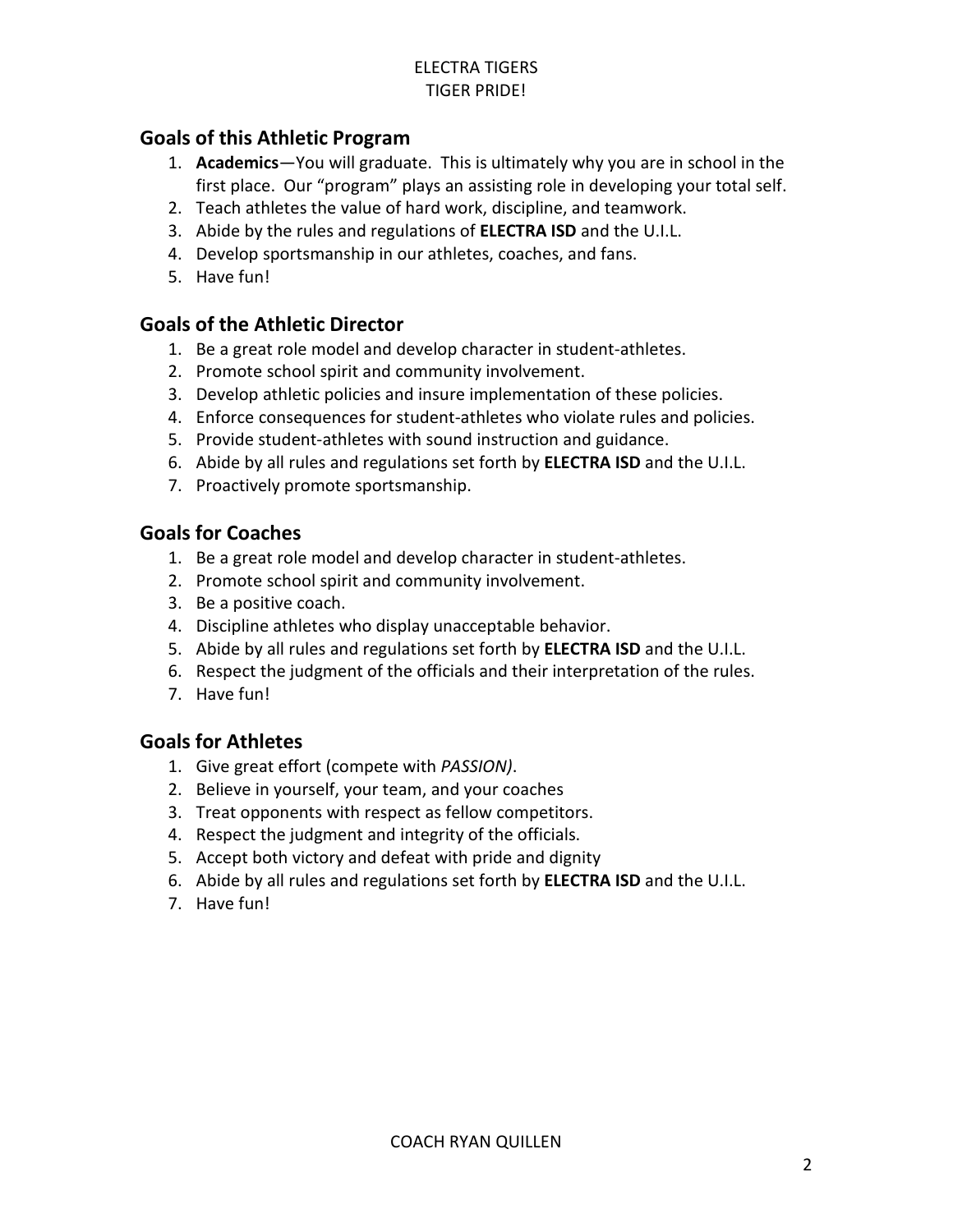# **Obligations of the Athlete**

#### **Practice and Game Attendance**

It is the obligation and responsibility of team members to attend all scheduled practices, meetings, and games regularly, and on time. Practice times will be scheduled and announced.

#### **Being late or absent**

Each tardy will be defined as excused or unexcused. The athlete will be disciplined for an unexcused tardy or absence (this could include missing a competition). Any team member who arrives late to practice or who leaves early is disruptive to the team's improvement and game plan. If the coach is not notified prior to the workout, it will be an unexcused absence. (Some situations will be considered an excused absence without a phone call). All absences will be made up. The athlete will be disciplined for an unexcused absence. The Head Coach will give makeup work for absences; this workout will vary from sport to sport.

#### **Athletic Class Period**

**Dress out every day in school-issued clothing and/or equipment.** Students unable to physically participate are still required to dress out and participate mentally. Some injuries may not allow the athlete to dress out. If there is a question, the Head Coach will make the decision.

#### **Equipment and Uniforms**

Team uniforms, warm ups, and equipment are the property of **ELECTRA ISD** and must be treated with care. Athletes are responsible for keeping their school-issued equipment clean and secure. All athletes must return their uniforms and equipment to their coach no later than seven (7) days after their last game competition. Theft, loss, or damage of any equipment is the athlete's financial obligation. No athlete will be allowed to check out any equipment or uniform for another sport until payment for missing or destroyed equipment is made. Award recognition, letter jackets and other privileges may also be withheld until all equipment is returned or replaced.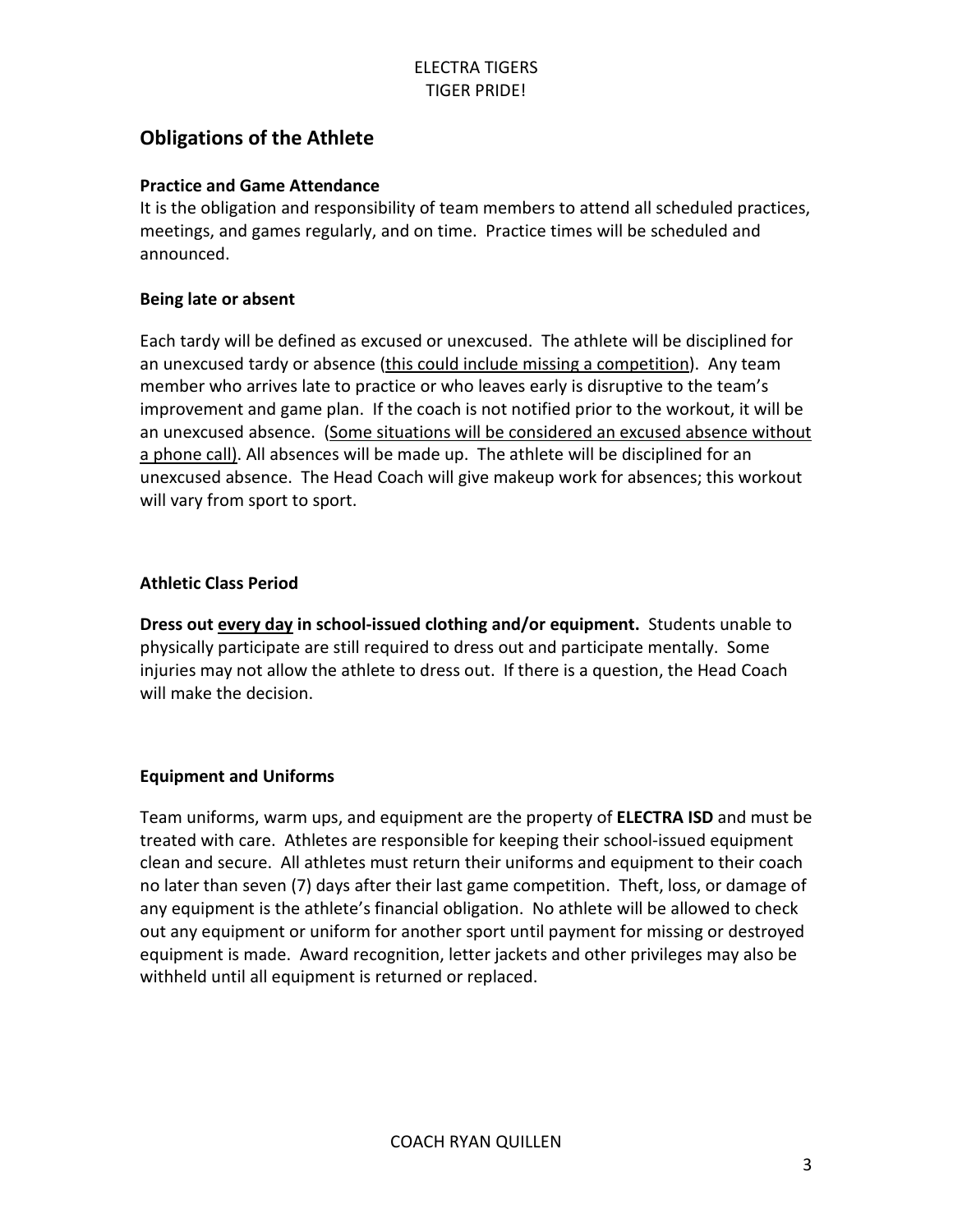# **Tobacco, Alcohol, and Other Drugs**

It is a violation of athletic policy for **ELECTRA ISD** athletes to use or possess alcohol, illegal drugs, drug paraphernalia, or tobacco products on or off school premises. Violations of this nature reported by a coach, school administrator, or law enforcement official will be investigated by the athletic director and/or coaching staff.

**Tobacco—** Any athlete caught using tobacco products will be punished:

First Offense - running 10 miles within five (5) consecutive days, and will be suspended from competition until all running is completed.

Second Offense - running 20 miles within ten (10) consecutive days, and a one week suspension from athletic competitions.

Third Offense - suspension of one semester or days equal to.

**Alcohol** - Any athlete caught using alcohol will be punished by:

First Offense - running 10 miles within five (5) consecutive days, and will be suspended from athletic competition for one week ( must attend practices)

Second Offense - running 20 miles within ten (10) consecutive days, and a 30 day suspension from athletic competition. (must attend practices)

Third Offense - suspension of one calendar year.

**Drugs** - Any athlete caught using or in possession of illegal drugs will be subject to:

First Offense - running 30 miles within fifteen (15) consecutive days, and a 30 day suspension from athletic competition (must attend practices)

Second Offense - Suspension of one calendar year from the athletic department

Third Offense - Removed from all athletic programs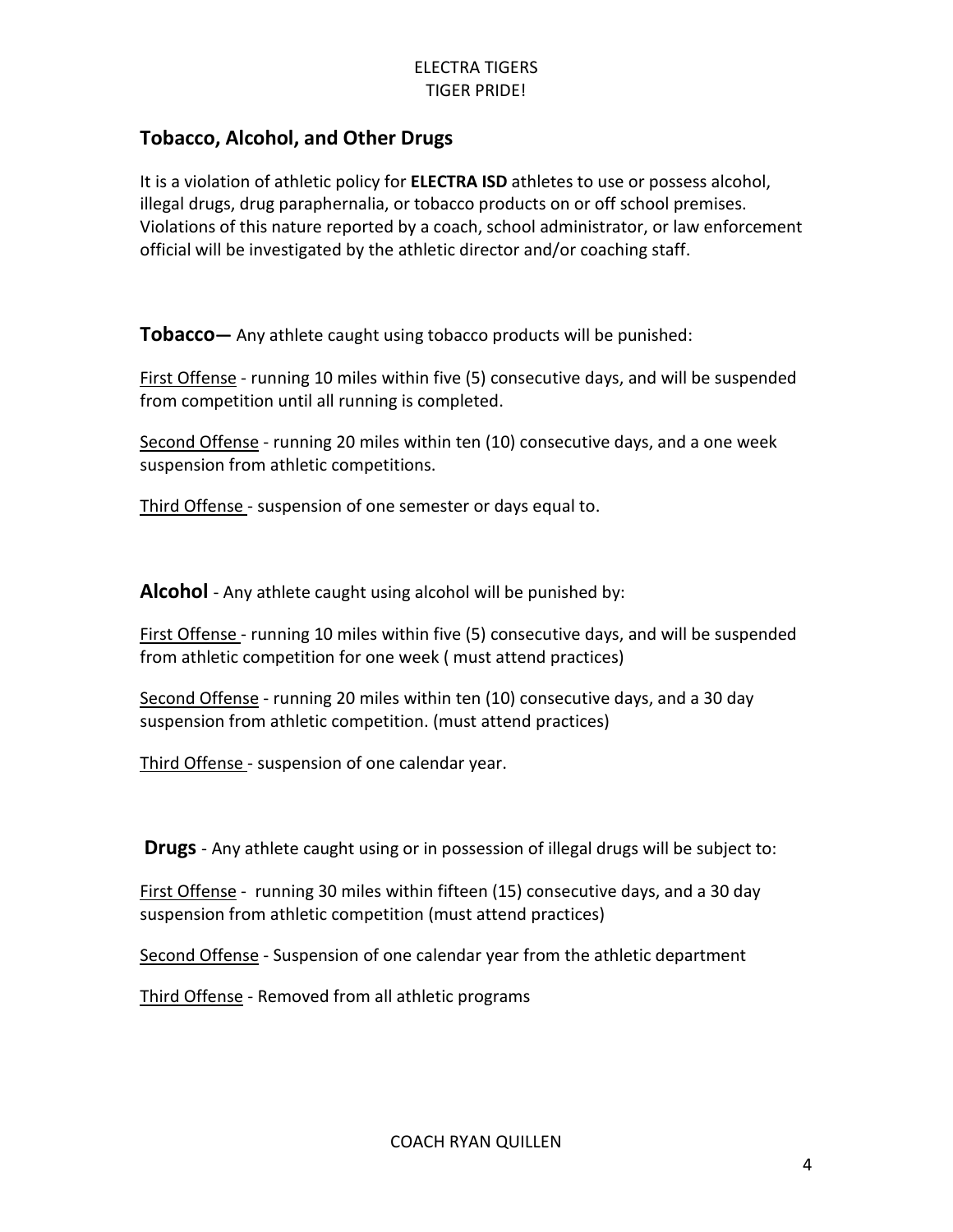## **Behavior and Appearance**

#### **Poor Attitude**

An athlete may be suspended for all or part of a sports season for demonstrating behavior that is detrimental to the team. Suspensions will be dealt with on an individual basis. Examples of unacceptable behavior include, but are not limited to:

- 1. Poor effort or lazy attitude (skipping practice)
- 2. Disrespect to the coaching staff
- 3. Negative effect on team morale

### **School Suspension (ISS/AEP)**

Athletes assigned to ISS must still attend after school practice, and complete make -up work they missed during the period. (Conditioning/weights) If an athlete is assigned to ISS on a game day, the athlete is suspended from that game.

If an athlete is assigned to AEP, they may not participate in any extracurricular activity until term is completed and after 20 miles has been completed in ten (10) consecutive days

### **Destruction of School Property**

Anyone caught vandalizing school property or stealing school equipment will be subject to the harshest of punishments. This may include, but not be restricted to: *Suspension of one calendar year from the athletic department.*

### **Hazing**

No athlete at any time, by means of practical jokes, initiation rites, horseplay, etc., will humiliate any fellow athlete. The **ELECTRA ISD** Athletic Program will not tolerate hazing in any form. No one has to "earn his or her way" on a team by submitting to ridicule from other members of the team. It is the duty of each team member to discourage this behavior. The Athletic Director will discipline athletes found guilty of hazing.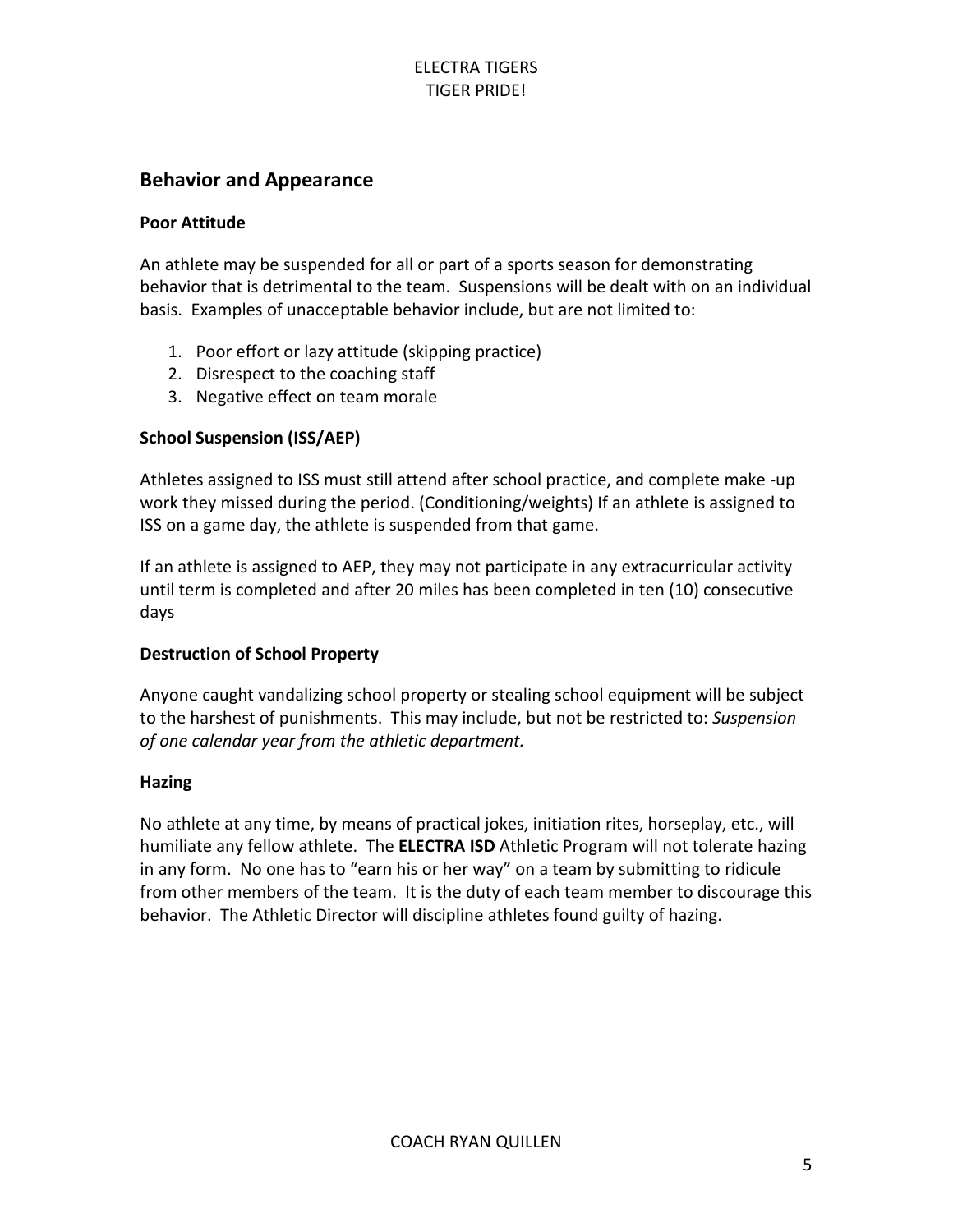# **Procedure for Quitting a Sport**

Commitment to being a team member is one of the most valuable lessons learned in athletics.

The first week of participation in a sport is a "free trial" period. If the athlete chooses not to participate during this time, then there is no violation.

### **Quitting a sport after the "free trial" period will require the athlete to run 30 miles before he/she can play another sport.**

# **Personal Appearance and Conduct**

Our student-athletes are quite often the only contact that many people in other communities have with our school. Appearance, expressions, and actions always influence opinions of our athletes, teams, and our school.

It is expected that **ELECTRA ISD** athletes will conduct themselves in a manner that is positive for our school district and community.

### Our student/athletes will:

- 1. Respect fellow teammates, coaches, managers, and school faculty.
- 2. Respect our opponent's team, coaches, managers, and school faculty.
- 3. Respect all officials, umpires, referees, etc.
- 4. Display desirable behavior, desirable language, and polite attitudes.
- 5. Be well-groomed and dressed appropriately at all games and contests.
- 6. No earrings or jewelry will be worn during any athletic activity.
- 7. Tattoos must be covered at all times.

All athletes representing **ELECTRA ISD** should establish and maintain a high standard of appearance at all times.

\*The head coach of each sport will establish attire guidelines for the team.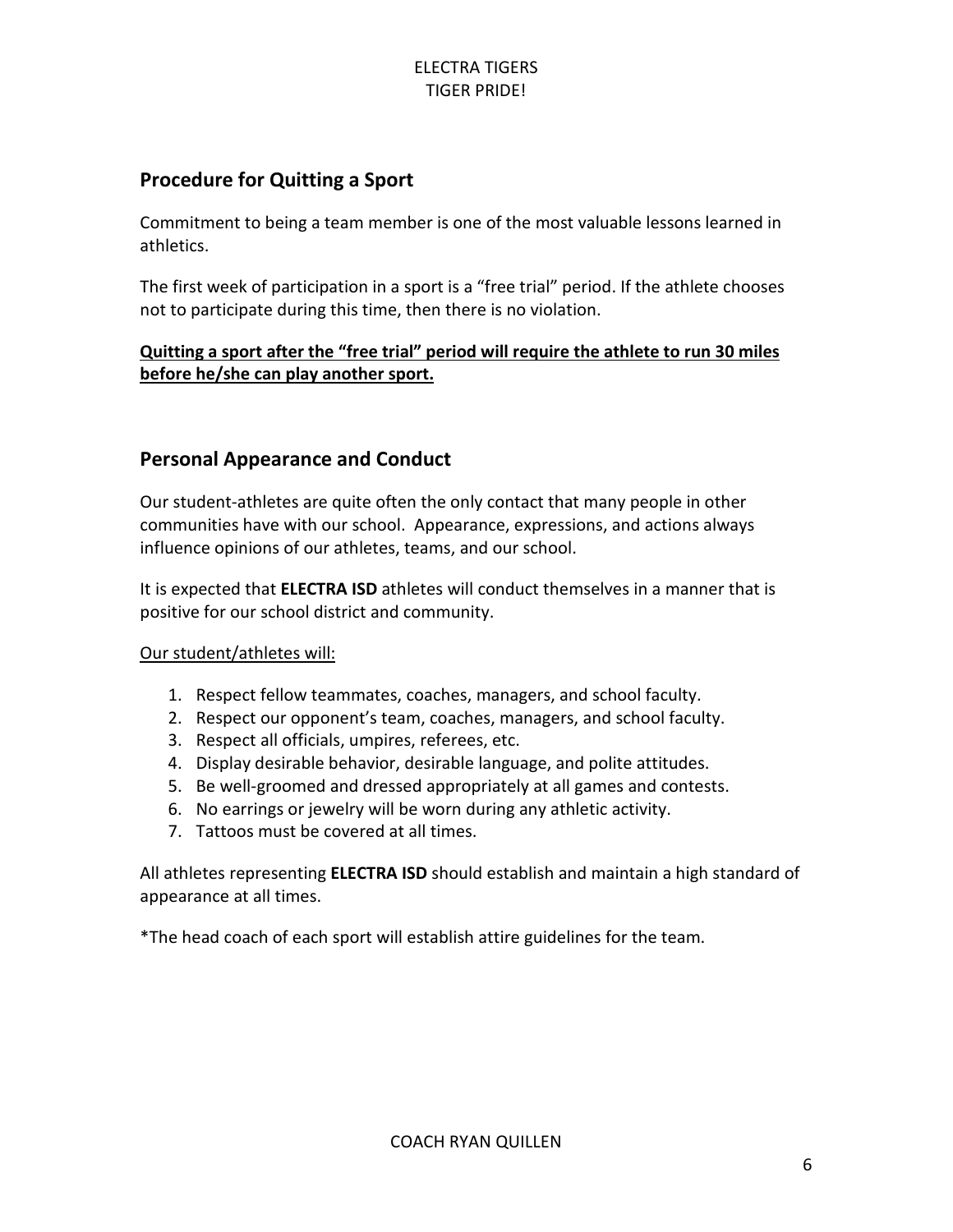# **Dress Code**

Student-athletes act as representatives of the school and community therefore are required to exhibit a well-groomed and appropriate appearance.

### **This appearance will be exhibited the ENTIRE SCHOOL YEAR (not just when the athlete is "in season").**

All athletes will abide by the guidelines for dress, grooming and appearance outlined in the student handbook. Likewise, athletes are expected to comply with the following rules in order to participate in athletics at **ELECTRA ISD.**

- 1. Athletes are not allowed to wear pants that sag below their waist.
- 2. Athletes are not allowed to wear facial hair when representing Electra ISD
- 3. Sideburn length may not extend below the ear.
- 4. Male athletes will not wear earrings while attending any school related activity. (includes sitting in the stands)
- 5. All athletes must cover visible tattoos.
- 6. Male athletes' hair must be groomed in such a manner that it is above the eyebrows, above the bottom of the earlobe, and above the collar.
- 7. The only visible piercing that is allowed is in the ears (**for girls only**). However, girls should not wear earrings during practice or competition.
- 8. Clothing with reference to alcohol or drugs is not allowed.
- 9. Clothing with inappropriate language or images is not permitted.

# **Social Media**

**Be careful here. This will be policed by school administrators and coaches. Actions taken will be under the discretion of the athletic director.**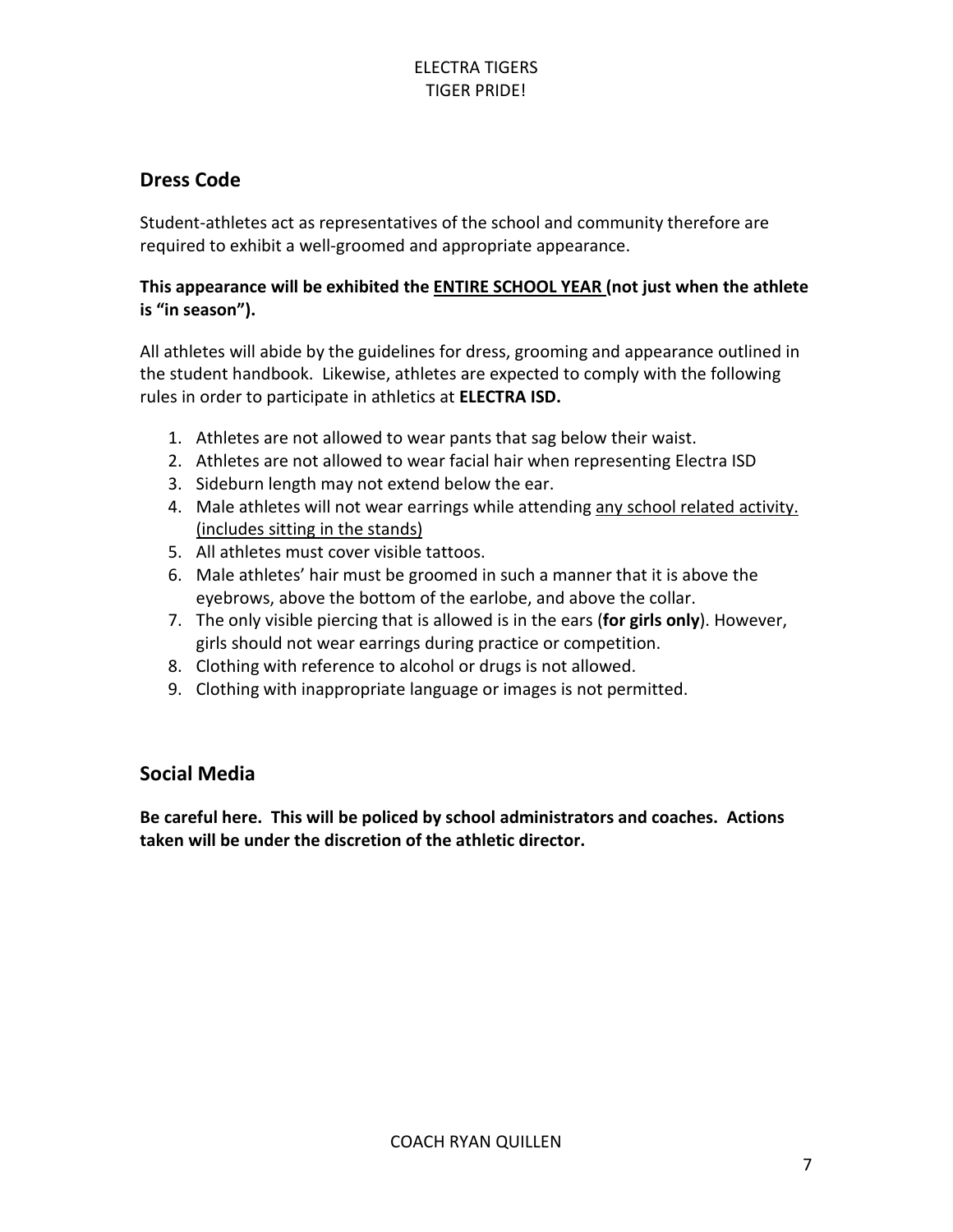# **Parent/Coach Relationship**

Both parenting and coaching are difficult vocations. By establishing lines of communication and understanding each position, we are better able to accept the actions of others and provide greater benefit to children. As parents, when your children become involved in our program, you have a right to understand what expectations are placed on your child. This begins with clear communication from the coach of your child's program.

### **Communication Parents Should Expect From Coaches:**

- 1. Expectations the coach has for your child
- 2. Locations and times of all practices and contests
- 3. Team requirements (fees, special equipment, etc.)
- 4. Discipline that affects your child's participation

### **Appropriate Issues to Discuss With Coaches:**

- 1. Treatment of your child
- 2. Ways to help your child improve
- 3. Concerns about your child's behavior

#### **Issues Not Appropriate to Discuss With Coaches:**

- 1. Team strategy
- 2. Play calling
- 3. Other student-athletes

# **Parent/Coach Conference Procedure**

If you have a concern to discuss with a coach, please follow this procedure below:

- 1. Please do not attempt to confront a coach before, during, or after a contest or practice. (**This can be an emotional time for both the parent and coach. Meetings of this nature do not promote resolution. Productive meetings require calm, rational attitudes in a private setting.**)
- 2. Call the athletic department to set up an appointment with the head coach during his/her conference period the next school day.
- 3. If you are not satisfied with your conference with the head coach, you may then call to set up an appointment with the Athletic Director.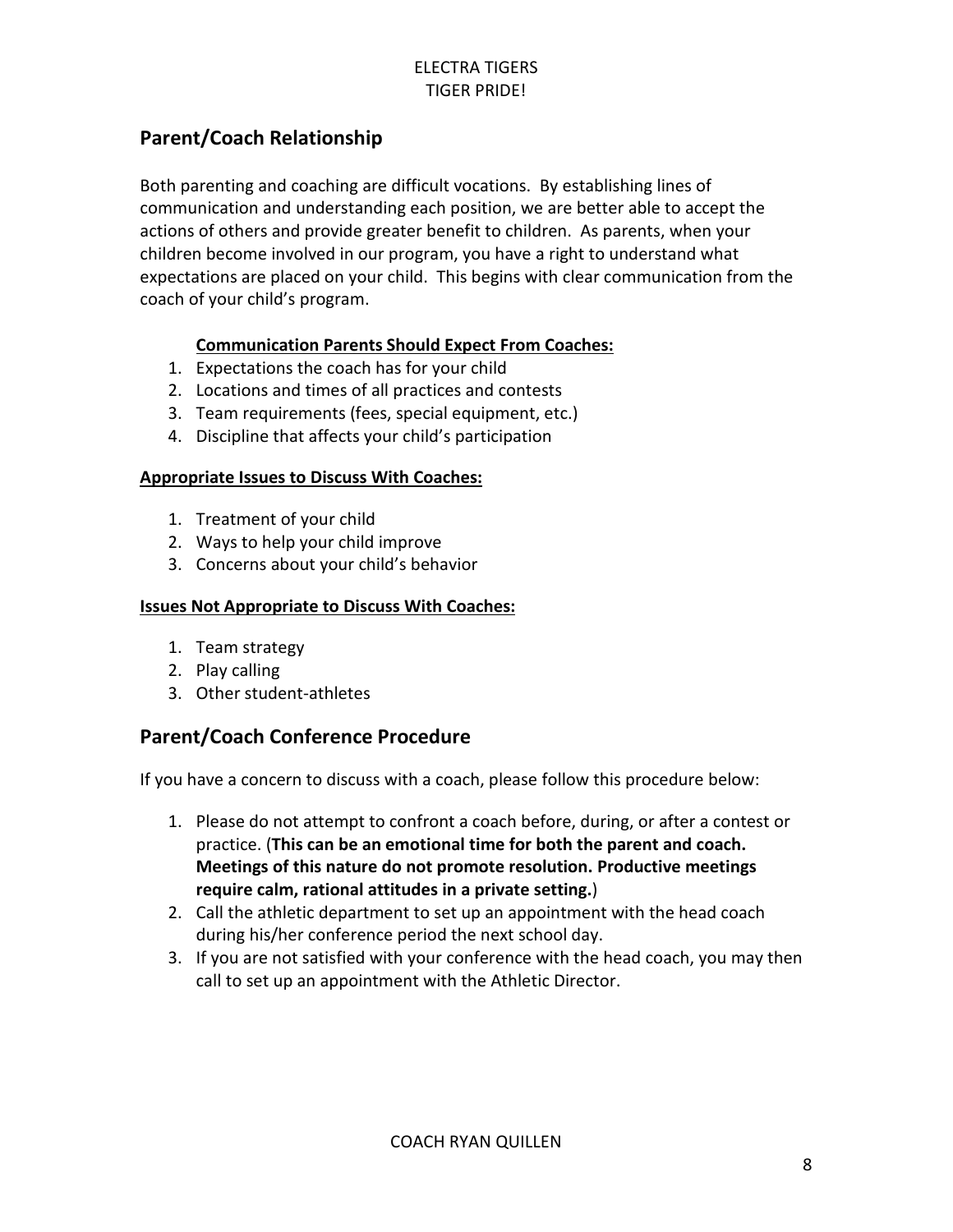## **Goals for Parents, Boosters, and Fans:**

- 1. Promote school spirit and community involvement
- 2. Respect our players, coaches, and fellow fans
- 3. Respect the players, coaches, and fans of opposing teams
- 4. Know and understand the rules of the game
- 5. Treat officials with respect
- 6. Abide by all rules and regulations set forth by **ELECTRA ISD** and the U.I.L
- 7. Have fun!

### **Forms and Paperwork**

### **Athletic Physical Examinations**

No student/athlete shall be eligible to practice or play a school sport until they have passed an adequate physical examination and have it on file. The UIL physical form must be completed and signed by a licensed physician, a parent or legal guardian, and must be completed and signed by the student. Physical examinations are required for students/athletes entering grades 7,9, and 11 but may also be required for other student/athletes.

### **Athletic Department Forms Packet**

This packet includes:

- 1. UIL Acknowledgment of Rules
- 2. Consent to emergency medical treatment
- 3. Personal student and parent information
- 4. Medical history

This packet should be filled out completely! DO NOT leave any information blank.

#### **Injury**

The potential for injury is inherent in all interscholastic sports. Even with the best coaching, the most advanced protective equipment, and a strict observance of rules, injuries can happen.

Athletes should report all injuries to the coach and parents. Please remember that coaches are neither doctors nor athletic trainers. They can make suggestions and give advice, but they are not certified to diagnose, treat, and release athletes from injury.

If an athlete is seriously injured, he/she must have a doctor's release before continuing practice or competing in athletic contests.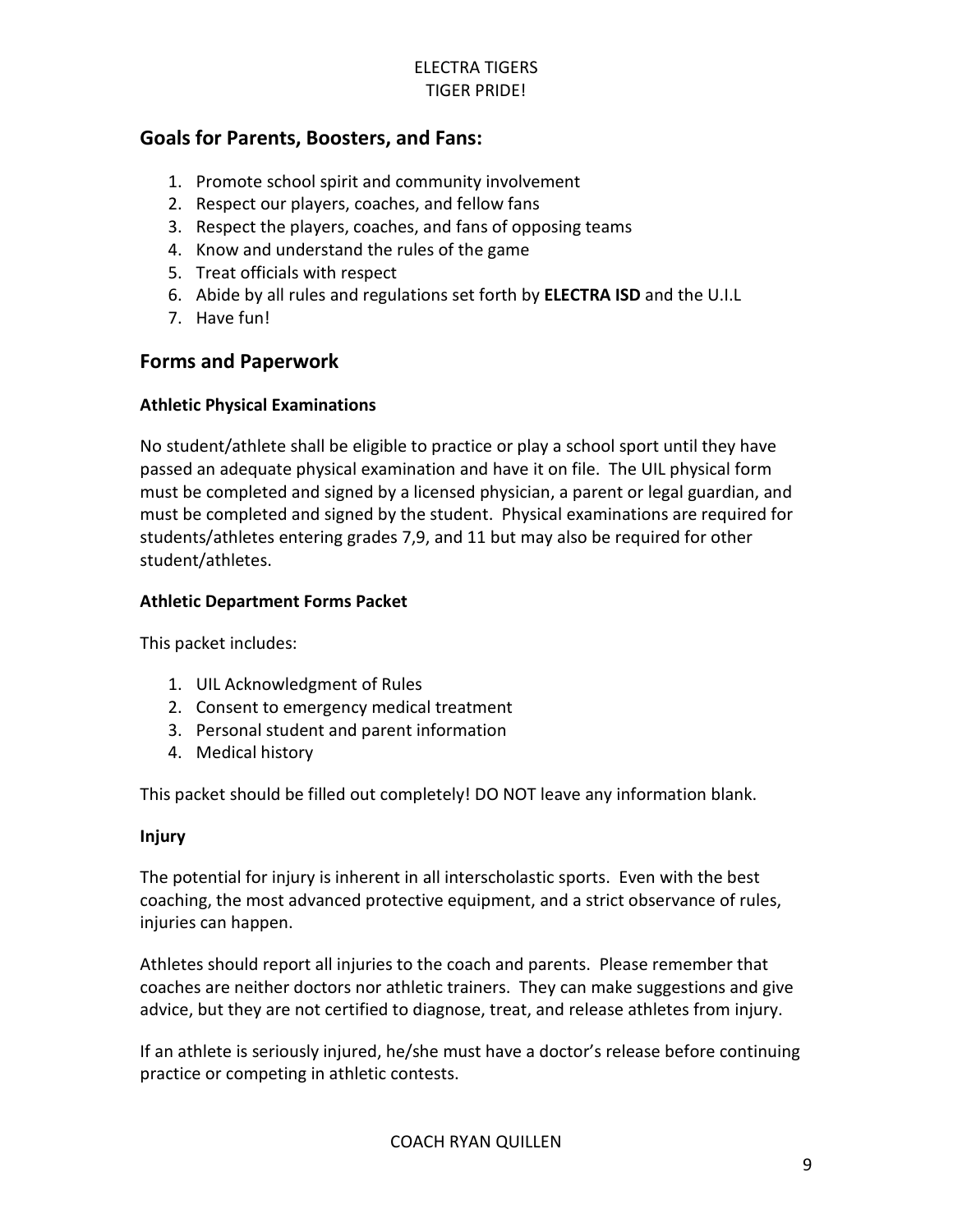#### If your child is injured at an athletic event, the coach will do the following:

- 1. Get emergency help, if needed.
- 2. Contact the parent or legal guardian
- 3. Contact the athletic director and/or administrator on duty
- 4. If the injury requires EMS, or a hospital trip, all parties will be updated continually.

# RECEIPT OF **ELECTRA ISD** ATHLETIC HANDBOOK

Athlete's Name:

 $(print)$ 

I have received a copy of the **ELECTRA ISD** Athletic Handbook.

COACH RYAN QUILLEN